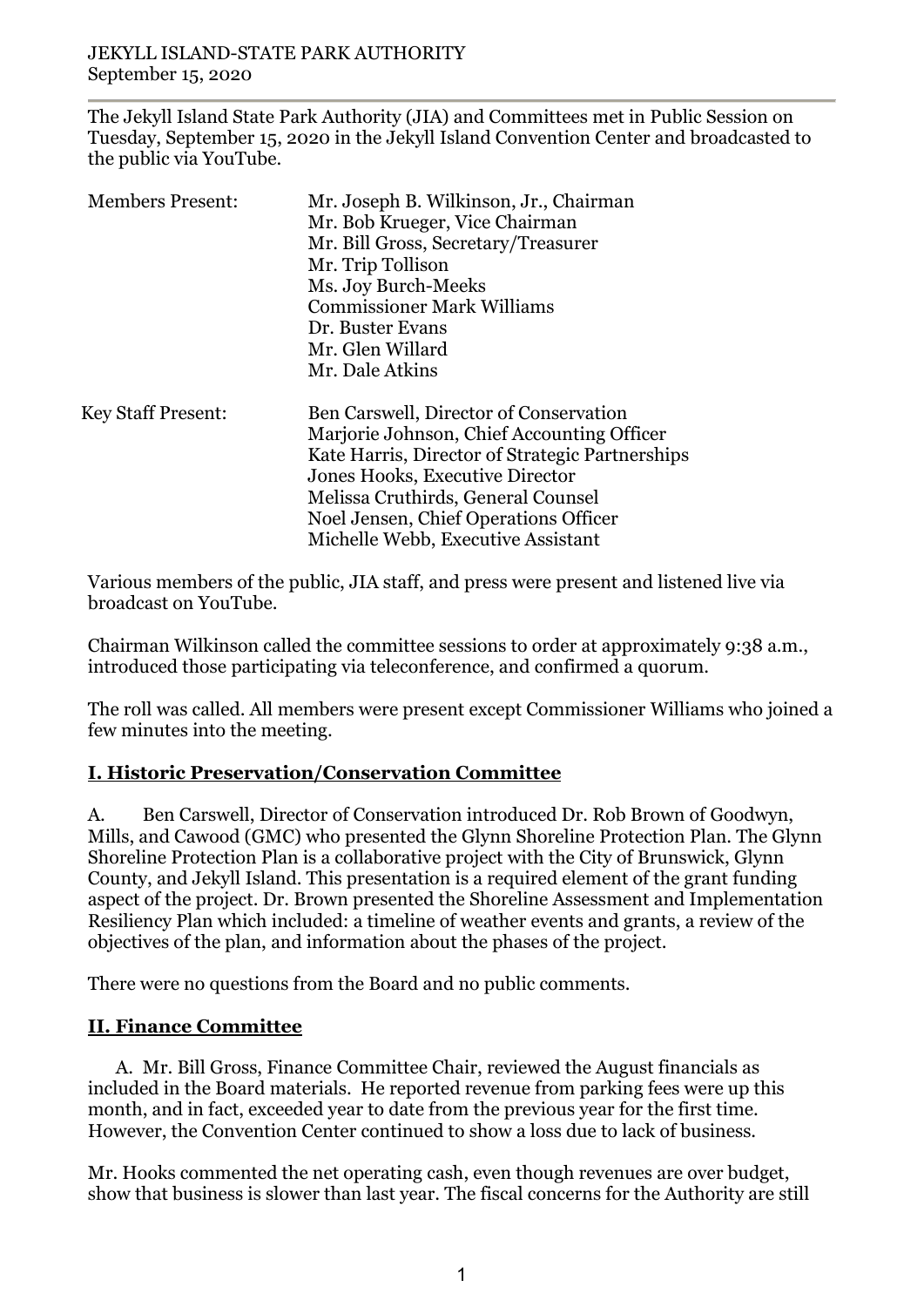significant, especially given the lack of convention business.

A. Ms. Johnson requested approval of two leases for the golf course maintenance equipment. The previous lease of 40 years was coming to an end. The new leases will be for two pieces of used equipment at \$510.29 per a month and 15 pieces of new equipment for \$6,627.56 per a month. Both leases would begin October 1, 2020. The motion to approve the Golf Course Maintenance Equipment Leases was made by Mr. Krueger and seconded by Dr. Evans. The request was unanimously approved without objection.

B. Ms. Johnson then updated the Board regarding the State of Georgia Audits of the review of annual business leases as well as the annual JIA audit report. The report was different this year as it was done remotely due to the COVID-19 pandemic. The business lease audit is done for businesses on a rotating basis and looks at base rent, percentage rent payments, proof of insurance, security deposits, and capital reserves (as required). State findings showed approx. \$11,000 due to the Jekyll Island Authority. While Mr. Hooks complimented the accounting team for their work and for receiving an excellent report from the State, he discussed businesses who had been audited and issues found. The JIA will be working with businesses to correct issues, payments, and missing documentation. Ms. Johnson reminded the Board that a copy of the audit reports was both in their blue folders and would be emailed to each the Board members, as required by the State.

There were no public comments.

### IV. Marketing Committee

A. Ms. Harris, Director of Strategic Partnerships delivered a report from the Marketing Department. Ms. Harris discussed the changing nature of the meeting industry landscape, which was starting to meet again and showed great booking numbers for 2021 calendar year. Motorcoach business was continuing to shift from international tours to more domestic trips. Therefore, Jekyll was looking to position itself as a more pivotal piece instead of just a day trip. Sales marketing staff have been making sure to connect to business partners and event planners as long term investments.

There were no questions from the board and there were no public comments.

## V. Legislative Committee

Mr. Tollison, Chair of the Legislative Committee highlighted in his report the two projects which were put forward to the State of Georgia as Fiscal Year 2022 Funding Requests: the Jekyll Island Campground Expansion and the Public Safety Complex. These projects equaled total of \$5.14 million dollars in requested state funding. Mr. Tollison related to the Board the Jekyll Island Campground extension was "shovel ready". He was hopeful to have these two projects incorporated into the Governor's budget.

Mr. Hooks reminded the Board these projects were unsuccessfully submitted last year. The Campground Expansion project had successfully passed through the House Appropriations Committee and into the House budget, but then did not make it through the Senate with the death of Senator Hill and the arrival of the COVID crisis. Mr. Hooks related that Appropriations Chair England was supportive of these projects, but funding would be much easier to acquire if they were included in the Governor's budget. Mr. Hooks also reminded the Board of their action last year reclassifying land from the 2014 Master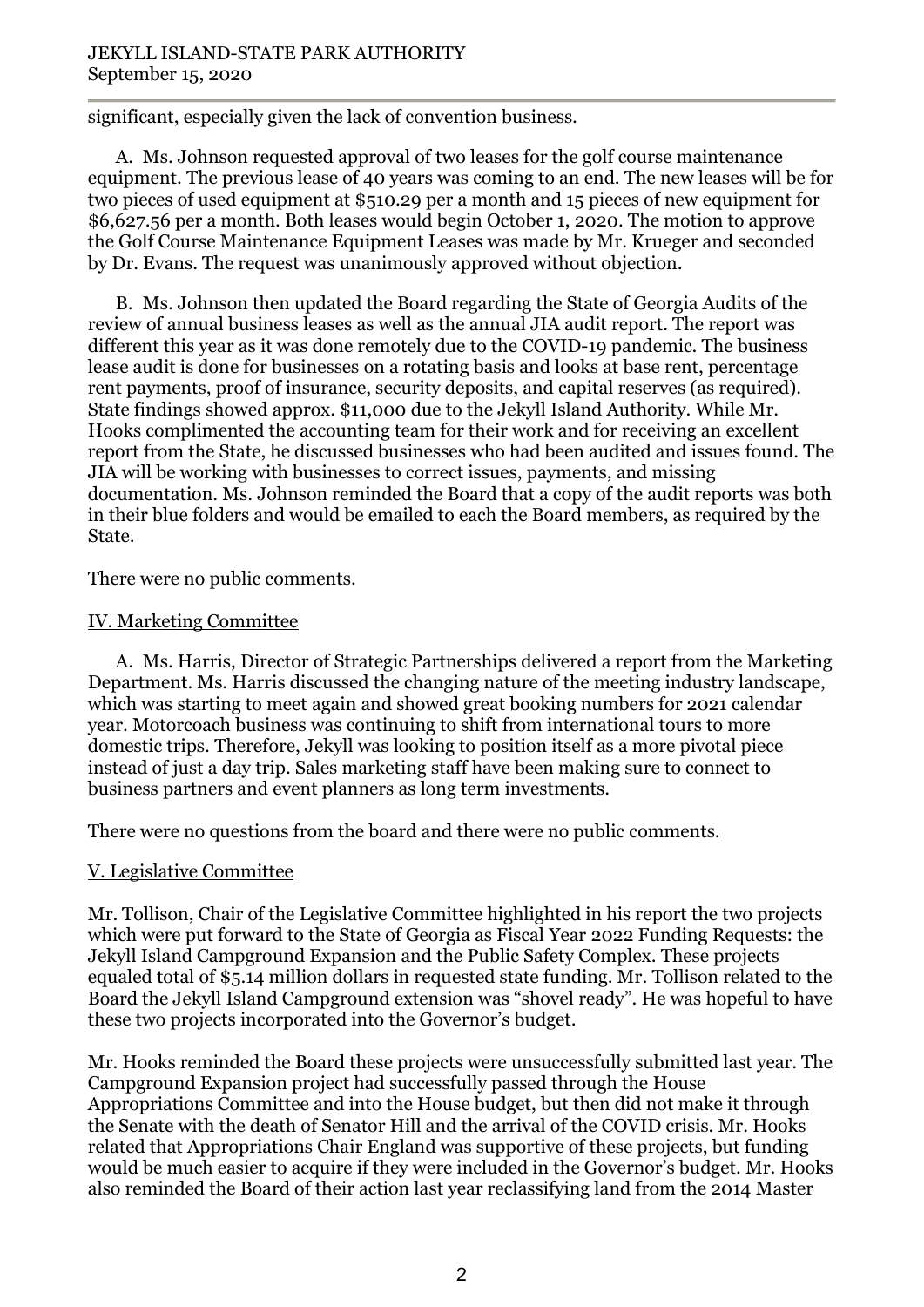Plan for these two projects. Mr. Hooks was hopeful that if the JIA budgets allowed, the Board would see design work for the Public Safety building in the new year.

There were no public comments.

# VI. Committee of the Whole

A. The Golf Master Plan Final Presentation was delivered by Troy Vincent, of Vincent Design. The presentation, as included in the meeting materials, started with Jekyll Island facts, information about the National Golf Foundation Assessment, the Master Plan objectives, JIA priorities, and public response highlights. The next part of the presentation focused on the recommended Golf Master Plan which included Master Plan Opportunities and Master Plan Acreage Comparison – concepts vs. recommended plan. Then Mr. Vincent discussed the Master Plan components: the golf courses, conservation areas, development areas, the Master Plan Advantage, golf course phasing, the new Great Dunes Course concept, Pine Lakes concept, new par 3 course, and the Indian Mound 9-hole concept. Then the cost estimates of existing golf course and master plan golf course implementation was presented. Finally, the program element examples showed repurposed existing clubhouse, an enhanced entrance, golf lodge and villas, an assisted and independent living facility, public green space, nature amenities, and moving forward the next steps JIA may consider.

The Board members had a number of questions. First, Mr. Gross asked if the recommendations were adopted; what the number of rounds or projected revenue would be. Mr. Vincent answered that while projections had not been run, there was a significant demand for classic golf courses. He felt that many people who travel for golf were bypassing Jekyll. He felt this was a good first phase because he predicted a significant amount of promotion would be gained by word of mouth.

Mr. Gross then asked about the efficiency savings from reduced maintenance of the proposed smaller area. Mr. Vincent stated that the current 63 holes of golf were being maintained below standards, and a reduction in golf would allow a better alignment of what costs should be (despite the amazing work and effort of the JIA Golf Course Maintenance team).

Mr. Gross also asked if Vincent Design would be providing a pro forma on the estimated performance with the proposed improvements. Mr. Vincent stated no, however a final report would be produced. Mr. Hooks stated some of that information could be found in the National Golf Foundation report, as that study was looking more at operations than the Vincent Design Master Plan team.

Mr. Krueger asked about the anticipated cost to maintain the current facility. Mr. Vincent stated that the current staffing was 16 people for 63 holes of golf, while usually there are 16 people to 18 holes of golf. He is amazed at what the Golf Course Maintenance team had been able to do with the limited staff and resources. Mr. Hooks stated improvements such as the newly approved equipment voted on earlier in the meeting will help. However, he emphasized that there were more golf holes than JIA can maintain at a proper level. However, the choice of what direction golf should take is the decision of the Board.

Mr. Krueger felt that with no action, golf would continue to decline. Mr. Vincent stated that the current level of use was not sustaining. Mr. Vincent felt with all the golf history on Jekyll Island, it should continue.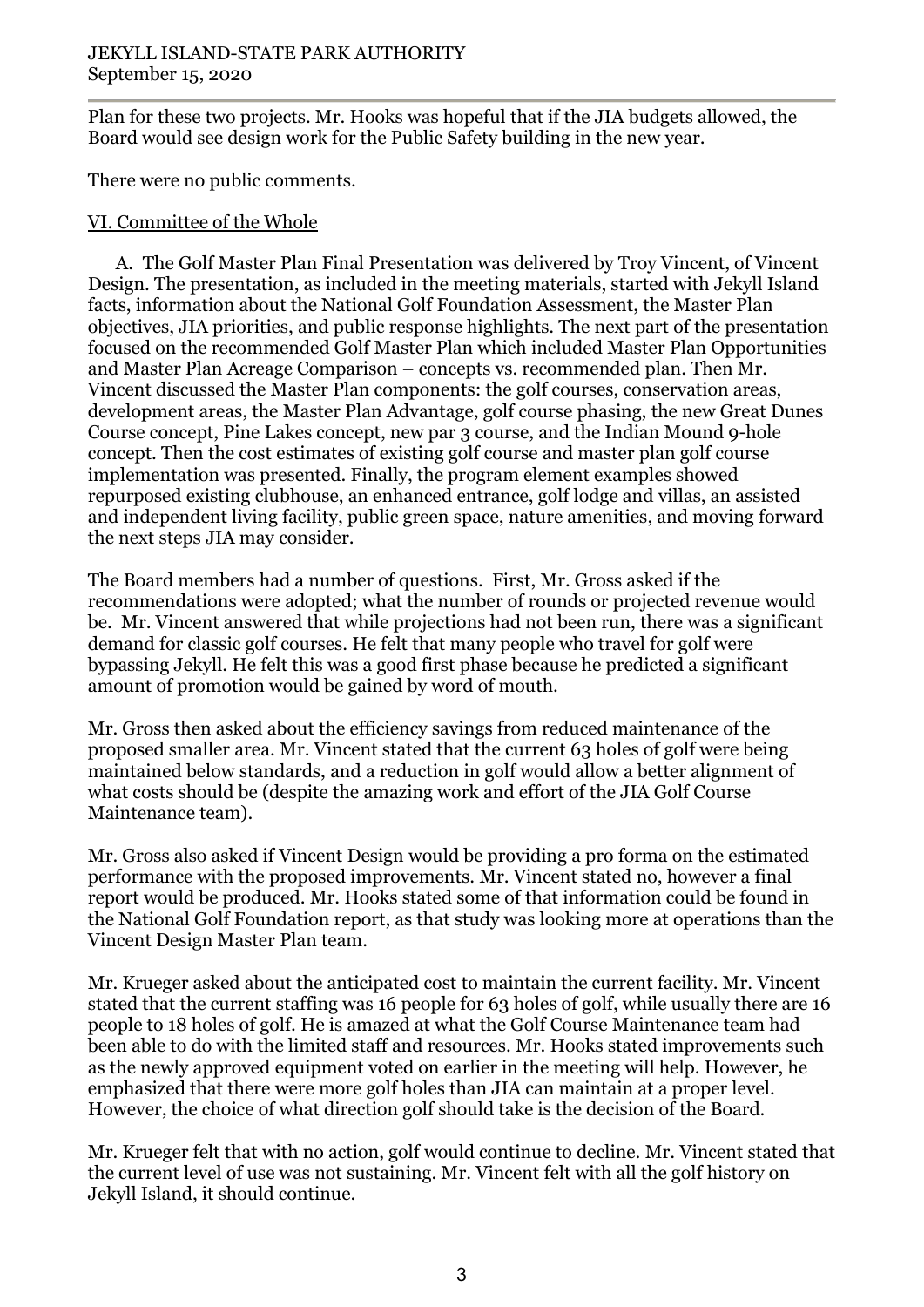Commissioner Williams asked the fee structure. Mr. Hooks explained some of the current structure. Mr. Vincent stated he had seen similar pushes at municipal golf courses to delay upgrades to maintain lower user fees. He had seen several solutions to these concerns including freezing membership costs for those who are members before the upgrades and providing lower rates for individuals who live in a certain mile radius. Because of the state of the golf course, and the amount of subsidy from the authority, there is room for creativity in pricing. Mr. Hooks spoke to the possibility of dynamic pricing for individuals and the possibility of charging differently for different golf experiences such as casual vs. competitive. Mr. Vincent confirmed this kind of pricing was not uncommon.

Mr. Jensen stated that timely action was required on a number of issues such as the aging irrigation system on Great Dunes and the mutated grasses on the Pine Lakes course. He remarked that with the significant amount of deferred maintenance currently hanging over the courses, small fixes over time may result in the same cost as the proposed improvements.

Dr. Evans stated he felt that the Vincent design had done a good job addressing many of the concerns raised by disparate groups of people who want different things from golf. Mr. Hooks reassured that with changes in the golf courses, an increase in marketing would ensue.

Mr. Hooks then discussed the next steps. It was his intention to pull together data from both previous studies and new sources. However, Mr. Hooks stated that there is currently no money allocated to the project, and no defined time frame. Mr. Hooks clarified that the golf course was running at a deficit of \$600,000 to \$675,000. Mr. Gross looked forward to the possibility of financing these changes to create a more positive financial situation. There were no further questions from the Board.

The Board recessed for a 7-minute break.

B. Melissa Cruthirds introduced the second reading of O-2020-3, False Alarms which was being considered for adoption. This ordinance was written to address the concern of false alarms pulling safety resources and follows other municipalities examples. She reported there had been a single public comment which was concerned about both the amount of the fines and about fines being levied against residential rental owners. Ms. Cruthirds stated residential rental owners had not been an issue thus far, and her research showed that other municipalities did not differentiate between residential and commercial properties in regard to fines. Dennis Gaily, Director of Public Safety reported he had already seen a reduction in false alarms with the introduction of this ordinance. He stated the amount of the fines were designed to be slightly higher than costs of repairing faulty alarm systems. He felt the discretion built into the ordinance allowed for reasonable administration.

Dr. Evans requested to change the ordinance Sec. 12-27 (d) penalties assessed for each violation within a 12-month period lines 88 through 90 to have the penalties for the third false alarm be set at \$150, the fourth false alarm be set at \$300, and after the fourth false alarm the fine be set at \$500. The Board agreed to the revision. The motion to adopt the ordinance as revised was made by Dr. Evans. The motion was seconded by Mr. Krueger. The motion as amended was unanimously approved.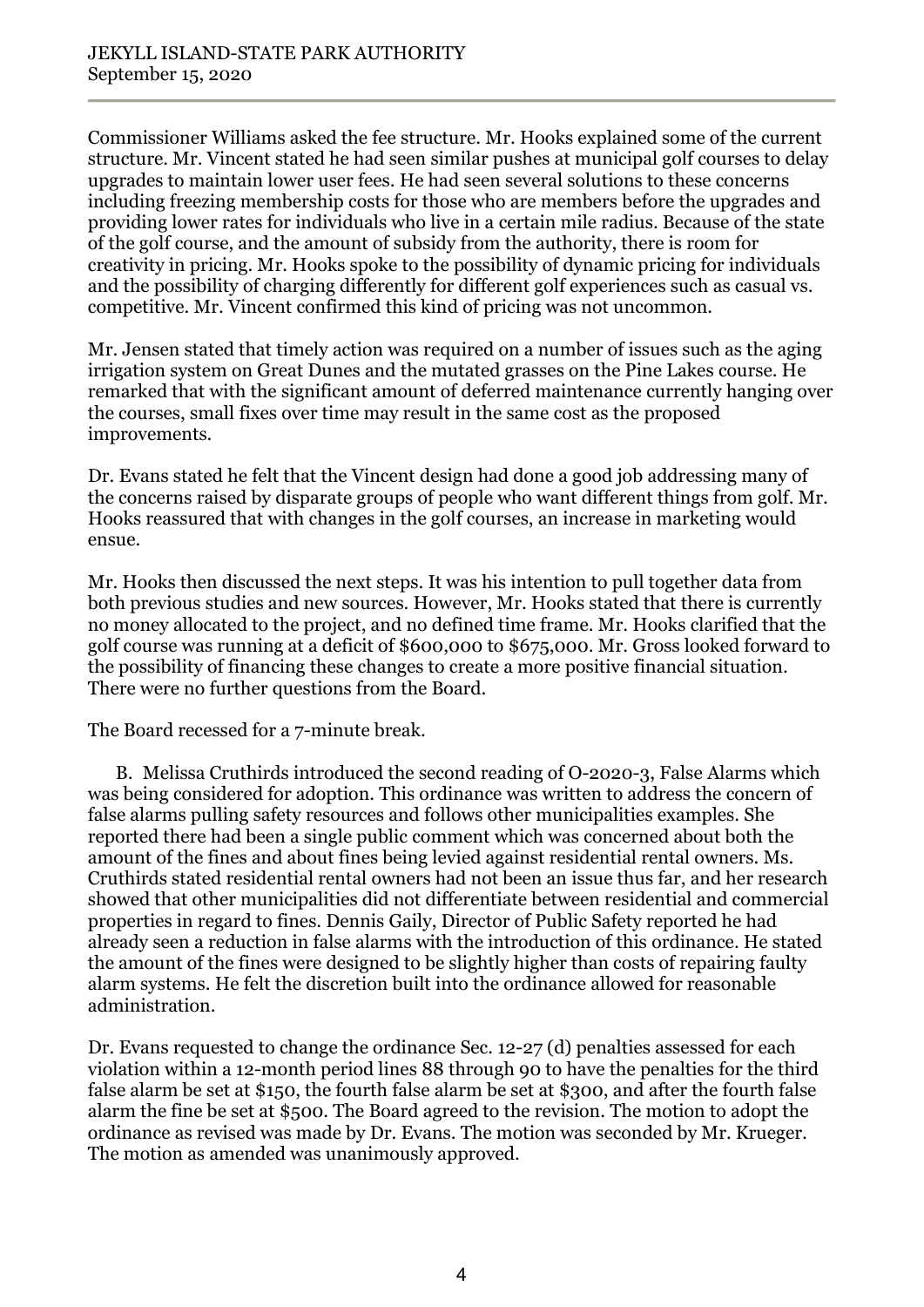C. Ms. Cruthirds also presented revisions to Jekyll Island Authority Board By-Laws and other policies. The bylaws are contained in the policy manual, which were last updated in 2018. Multiple revisions were proposed, some grammatical and some to tighten language and make wording more concise. Some revisions clarified the Authorities role and responsibilities with the Board and Executive Director.

Mr. Hooks clarified these changes had been delivered to the board in advance of the meeting and that several of the changes were just reorganizations of information from one page to another. Other proposed changes simply update the document to administrative functions, such as the possession of the seal. Finally, this revision proposes the change of the ability to call a regular meeting in three calendar days rather than five calendar days, with consultation of the chair, offering a little more flexibility. Mr. Krueger moved to adopt the revisions to the Jekyll Island Authority Board By-Laws and other policies. The motion was seconded by Mr. Gross. The motion was unanimously approved.

D. Mr. Jensen introduced item regarding the Authorizing Notice of Proposed Amendment request for the Master Plan Amendment for the Georgia Power Substation. He explained that due to the powerline upgrade performed by Georgia Power, a new substation is needed to provide more reliable power. Mr. Dialo Cartwright of Georgia Power then spoke to the Board. He stated that reclassifying land and building a substation at this time would be a good long-term solution for Jekyll's future. Ms. Cruthirds spoke to the legal aspects of the master plan amendment process. After last year's master plan amendments, there was 77 acres able to be developed on Jekyll Island. Of the 77 acres, the requested 2.59 acres will be allotted from 46 acres set aside for "public health, public safety, or public recreation". Ms. Cruthirds also noted that the 0.2043 acres of land the current Georgia Power substation sits on would be returned to the Jekyll Island Authority for reclassification back to undeveloped land. The suggested action of today would be the notification of state authorities of the proposed Master Plan reclassification. The next step in the process would be a public hearing which had been set for October  $6<sup>th</sup>$  at 5 p.m. in the Jekyll Island Convention Center. Public comment was also available online. The Board would vote on this Master Plan Amendment in December if there were no objections from the Jekyll Island-State Park Authority Legislative Oversight Committee. Commissioner Williams asked if this amendment needed to go through the State Properties Commission as well, and Ms. Cruthirds answered no. The motion to approve was made by Mr. Krueger and seconded by Mr. Gross. The motion was unanimously approved.

E. Mr. Jensen then briefed the Board about the engineering and installation design of a new slide complex for Summer Waves Water Park. He reminded the Board of the previous approved acquisition of a water slide complex (at considerable savings) from a closed Pooler water park. The slide had been moved to Jekyll Island, but funding to engineer and install the new equipment was cut from the budget due to COVID-19. The newly phased project had received a financially favorable quote for the engineering from the same firm that did the original engineering in Pooler. If approved, the engineering would give the JIA a much more accurate assessment of how much the completed project will cost, how much of the project can be done in-house, and take the first steps to opening this attraction for the next season. Staff requested \$67,775 for geotechnical analysis, engineering, and installation of the new Summer Waves Slide Complex and Splash Pad extension (which came free with the purchase of the slide). Mr. Gross moved to approve the request. The motion was seconded by Mr. Krueger. The motion was unanimously approved.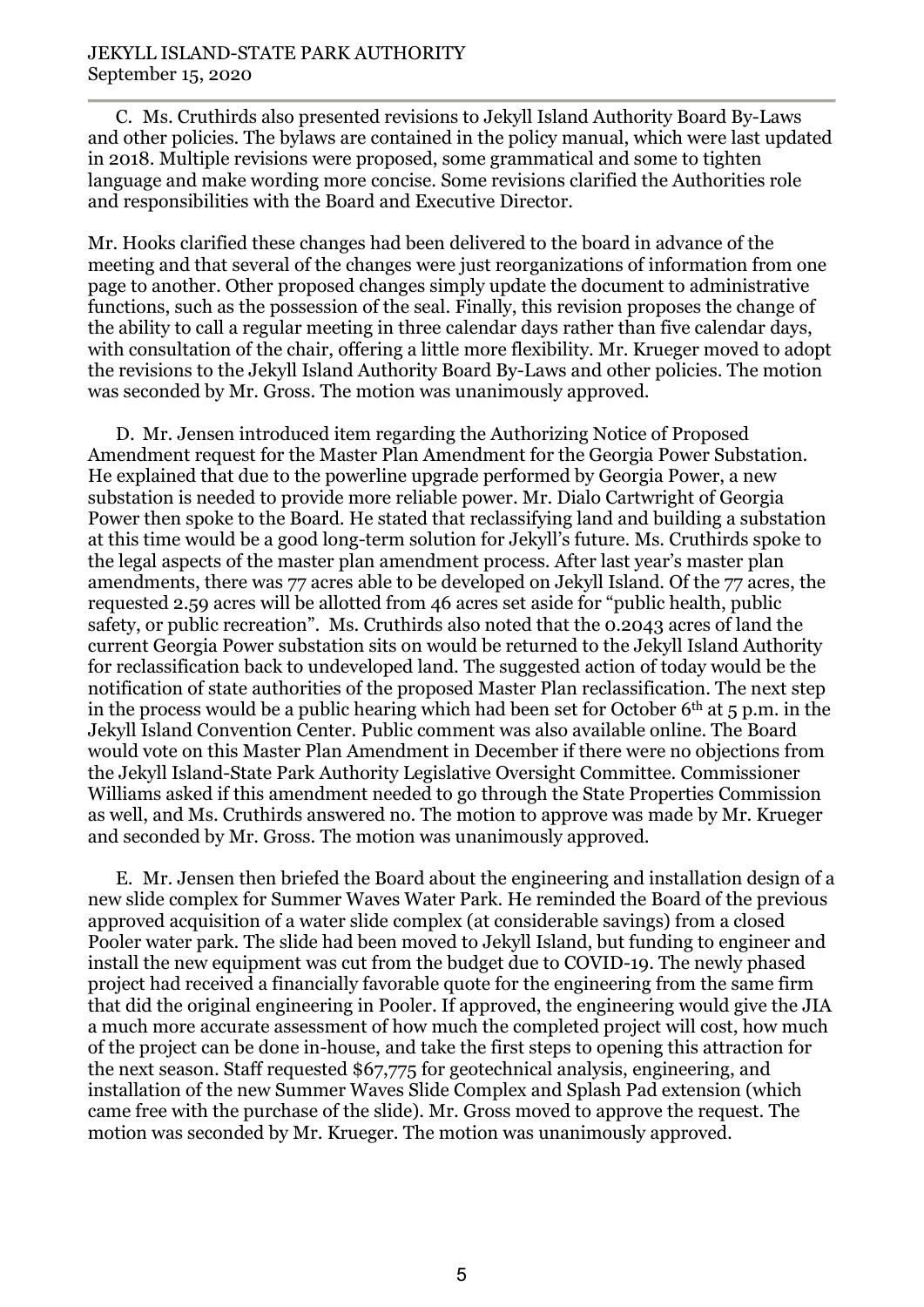F. Mr. Jensen also reviewed the proposed resolution R-2020-4 to accept Georgia Department of Transportation (GADOT) contract for Jekyll Island Airport. The resolution was to accept the reimbursement of costs up to \$460,767.90 for electrical rehabilitation, pavement rejuvenation, and remarking at the Jekyll Island Airport. With an additional funds up to \$437,743.25 from the FAA and up to \$23,024.65 in state funding, the local match was only \$7,095.10 from Jekyll Island. This resolution would authorize both the matching fund and the ability of the Chairman, Attorney, and Executive Director to sign documents for this project. Dr. Evans moved to adopt this resolution which was seconded by Mr. Krueger. The motion was unanimously approved.

G. Mr. Hooks presented the Transportation Alternatives Program (TAP) Application Scope Change Letter. He stated that in 2016 the Jekyll Island Authority had received a grant to create a bike path to go from the Jekyll Island Bridge to the Welcome Center. However, after all the engineering requirements were met, the bike path was unable to be fully constructed leaving the path unfished. Jekyll Island was approved to apply for a second grant to extend the bike path from the current stopping point to the Welcome Center and then all the way to the end of the causeway to the intersection of Highway 17. However, it was brought to our attention by the TAP administrators the Cedar Creek Bridge was not wide enough to accommodate the originally planned 10' wide multipurpose path. Original suggestions were to widen the bridge to accommodate the path or build a separate pedestrian bridge, both of which were not fiscally viable. In consultation with GADOT, it was agreed that the scope of the project could be modified from a 10' multipurpose path to an 8' wide bike path which would fit on the existing bridge at no additional cost. Mr. Krueger moved to approve the scope change letter, and the motioned was seconded by Mr. Gross. The motion was unanimously approved.

H. Mr. Hooks gave the Executive Director's Report. First, he reported on the recent ransomware attach JIA had experienced last Thursday. He reported this intentional attack by the perpetrators had been quickly and efficiently mitigated by Coastal Computer Consulting, the third-party IT vendor for the JIA. A recent Zoom call with various state authorities confirmed Coastal Computers' excellent work, knowledge, and security practices compliant and sometimes exceeded state standards. Mr. Hooks reported that the Authority was about 90% back to normal. The Authority had been contacted by the perpetrators, but to date were uncertain about their demands. He reported that additional security will be added following this incident. Mr. Hooks reported that he would keep the Board updated about this situation.

Next, Mr. Hooks announced to the Board that the Chairman had approved the addition of a November meeting on Tuesday, November 17. This meeting was in the addition the previously scheduled December 8 meeting.

The full \$2.2 million of Special Local Option Sales Tax (SPLOST) money had been received from Glynn County and the authority will be moving forward with the final projects. The small parking nodes around the island as advocated in the carrying capacity study as well as other small venue improvements will be distributed for bids.

Also, work on beach crossovers continued. There was a new a Beach Crossover Construction webpage to provide updates. Three of the crossovers will now have Americans with Disabilities Act access.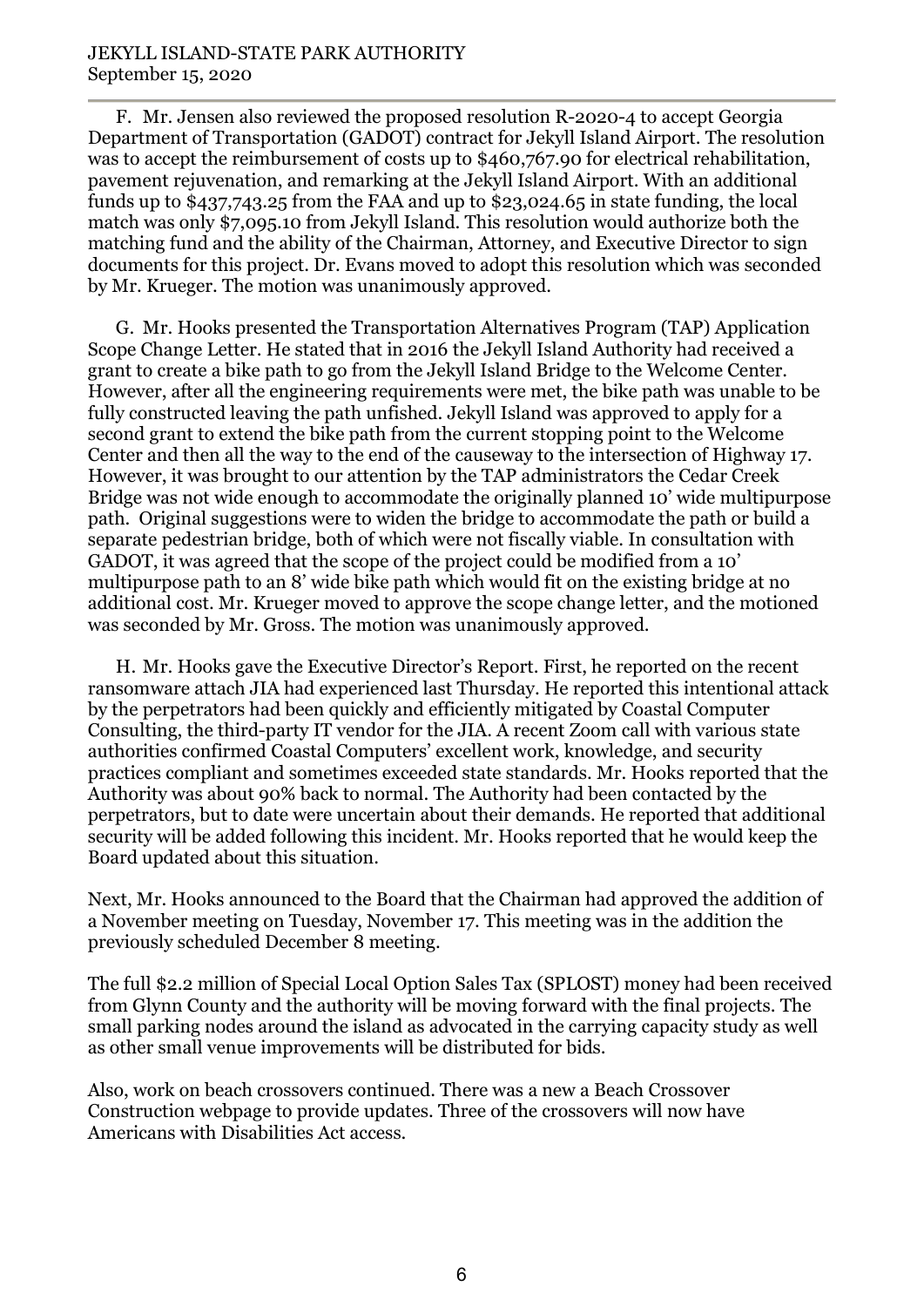The Authority had also been notified Jekyll Island had been declared a Census Designated Place. This was great news as it will provide census data specific to Jekyll Island for the first time.

Mr. Hooks confirmed the FY 2021 Strategic Plan and funding requests were sent to the State of Georgia by the required deadline.

Finally, Mr. Hooks updated the Board about the successful tennis and youth golf tournaments on the island.

I. Mr. Wilkinson stated in the Chairman's Comments how proud he was of the staff and how grateful he was for their service.

There were no public comments.

The Board moved directly into the Board Meeting Agenda.

## The Jekyll Island State Park Authority (JIA) Board Meeting September 15, 2020

Chairman Wilkinson opened the JIA board meeting and announced there was still a quorum.

1. Commissioner Williams moved to approve the minutes of the August 18, 2020 Board Meeting as presented. The motion was seconded by Mr. Krueger. There was no discussion and the minutes were approved without objection.

2. Approval of the Golf Course Maintenance Equipment Leases, a recommendation from the Finance Committee was adopted unanimously.

3. A recommendation from the Committee of the Whole to adopt ordinance O-2020- 3, False Alarms was adopted unanimously.

4. A recommendation from the Committee of the Whole to approve revisions to Jekyll Island Authority Board By-Laws and other policies as included in the meeting materials were adopted unanimously.

5. A recommendation from the Committee of the Whole to authorize sending notice of a proposed amendment of the Master Plan for a Georgia Power substation to the required state officials was adopted unanimously.

6. A recommendation from the Committee of the Whole to approve engineering and installation design of the new slide complex for Summer Waves Water Park was adopted unanimously.

7. A recommendation from the Committee of the Whole to adopt resolution R-2020- 4 to accept the Georgia Department of Transportation (GADOT) contract for Jekyll Island Airport was adopted unanimously.

8. A recommendation from the Committee of the Whole to approve Transportation Alternatives Program (TAP) Application Scope Change Letter was adopted unanimously.